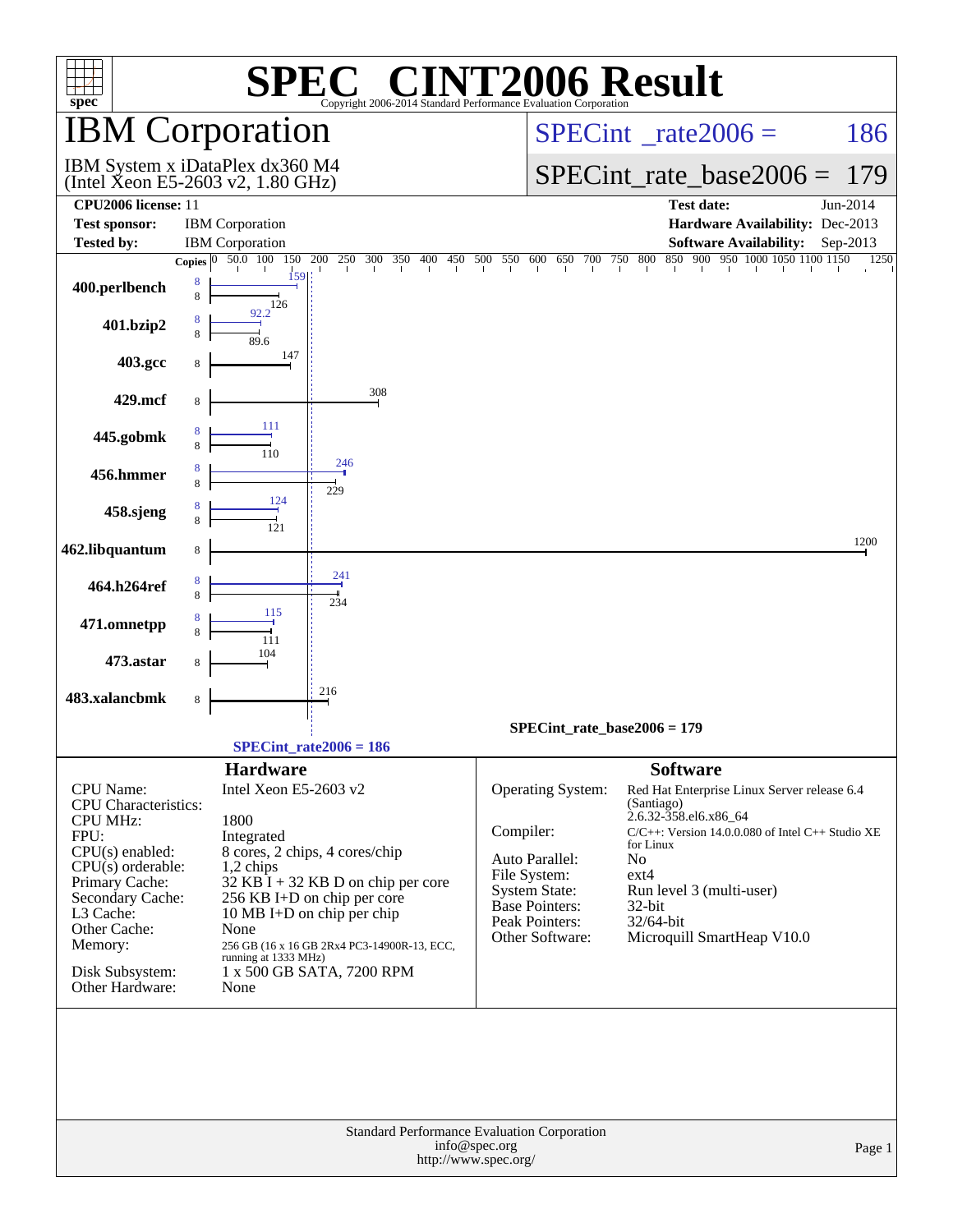

# IBM Corporation

# SPECint rate $2006 = 186$

(Intel Xeon E5-2603 v2, 1.80 GHz) IBM System x iDataPlex dx360 M4

[SPECint\\_rate\\_base2006 =](http://www.spec.org/auto/cpu2006/Docs/result-fields.html#SPECintratebase2006) 179

**[CPU2006 license:](http://www.spec.org/auto/cpu2006/Docs/result-fields.html#CPU2006license)** 11 **[Test date:](http://www.spec.org/auto/cpu2006/Docs/result-fields.html#Testdate)** Jun-2014 **[Test sponsor:](http://www.spec.org/auto/cpu2006/Docs/result-fields.html#Testsponsor)** IBM Corporation **[Hardware Availability:](http://www.spec.org/auto/cpu2006/Docs/result-fields.html#HardwareAvailability)** Dec-2013 **[Tested by:](http://www.spec.org/auto/cpu2006/Docs/result-fields.html#Testedby)** IBM Corporation **[Software Availability:](http://www.spec.org/auto/cpu2006/Docs/result-fields.html#SoftwareAvailability)** Sep-2013

#### **[Results Table](http://www.spec.org/auto/cpu2006/Docs/result-fields.html#ResultsTable)**

|                    | <b>Base</b>   |                |              |                |       |                |            | <b>Peak</b>   |                |              |                                                                                                          |              |                |              |
|--------------------|---------------|----------------|--------------|----------------|-------|----------------|------------|---------------|----------------|--------------|----------------------------------------------------------------------------------------------------------|--------------|----------------|--------------|
| <b>Benchmark</b>   | <b>Copies</b> | <b>Seconds</b> | <b>Ratio</b> | <b>Seconds</b> | Ratio | <b>Seconds</b> | Ratio      | <b>Copies</b> | <b>Seconds</b> | <b>Ratio</b> | <b>Seconds</b>                                                                                           | <b>Ratio</b> | <b>Seconds</b> | <b>Ratio</b> |
| 400.perlbench      | 8             | 622            | 126          | 622            | 126   | 623            | 126        | 8             | 492            | 159          | 493                                                                                                      | 159          | 493            | 158          |
| 401.bzip2          | 8             | 860            | 89.8         | 862            | 89.6  | 862            | 89.6       | 8             | 838            | 92.2         | 835                                                                                                      | 92.5         | 837            | 92.2         |
| $403.\mathrm{gcc}$ | 8             | 440            | 146          | 439            | 147   | 438            | 147        | 8             | 440            | 146          | 439                                                                                                      | 147          | 438            | 147          |
| $429$ .mcf         | 8             | 238            | 307          | 237            | 308   | 237            | 308        | 8             | 238            | 307          | 237                                                                                                      | 308          | 237            | 308          |
| $445$ .gobmk       | 8             | 764            | <b>110</b>   | 764            | 110   | 765            | 110        | 8             | 755            | 111          | 754                                                                                                      | 111          | 754            | 111          |
| 456.hmmer          | 8             | 326            | 229          | 326            | 229   | 326            | 229        | 8             | 305            | 245          | 303                                                                                                      | 246          | 302            | 247          |
| $458$ .sjeng       | 8             | 800            | 121          | 801            | 121   | 800            | 121        | 8             | 778            | 124          | 779                                                                                                      | 124          | 778            | 124          |
| 462.libquantum     | 8             | 138            | 1200         | 138            | 1200  | 138            | 1200       | 8             | 138            | 1200         | 138                                                                                                      | 1200         | 138            | 1200         |
| 464.h264ref        | 8             | 755            | 235          | 755            | 234   | 760            | 233        | 8             | 736            | 241          | 736                                                                                                      | 241          | 737            | 240          |
| 471.omnetpp        | 8             | 448            | 112          | 456            | 110   | 449            | <b>111</b> | 8             | 429            | 117          | 434                                                                                                      | 115          | 434            | 115          |
| $473$ . astar      | 8             | 540            | 104          | 540            | 104   | 539            | 104        | 8             | 540            | 104          | 540                                                                                                      | 104          | 539            | 104          |
| 483.xalancbmk      | 8             | 256            | 216          | 256            | 216   | 256            | 215        | 8             | 256            | 216          | 256                                                                                                      | 216          | 256            | 215          |
|                    |               |                |              |                |       |                |            |               |                |              | Results appear in the order in which they were run. Bold underlined text indicates a median measurement. |              |                |              |

#### **[Submit Notes](http://www.spec.org/auto/cpu2006/Docs/result-fields.html#SubmitNotes)**

 The numactl mechanism was used to bind copies to processors. The config file option 'submit' was used to generate numactl commands to bind each copy to a specific processor. For details, please see the config file.

### **[Operating System Notes](http://www.spec.org/auto/cpu2006/Docs/result-fields.html#OperatingSystemNotes)**

 Stack size set to unlimited using "ulimit -s unlimited" Zone reclaim mode enabled with: echo 1 > /proc/sys/vm/zone\_reclaim\_mode Intel Idle Driver disabled with the following Linux kernel parameter in /etc/grub.conf: intel\_idle.max\_cstate=0

#### **[Platform Notes](http://www.spec.org/auto/cpu2006/Docs/result-fields.html#PlatformNotes)**

 BIOS setting: Operating Mode set to Maximum Performance Sysinfo program /home/SPECcpu-20140116-ic14.0/config/sysinfo.rev6818 \$Rev: 6818 \$ \$Date:: 2012-07-17 #\$ e86d102572650a6e4d596a3cee98f191 running on dx360M4 Fri Jun 27 09:03:27 2014

 This section contains SUT (System Under Test) info as seen by some common utilities. To remove or add to this section, see: <http://www.spec.org/cpu2006/Docs/config.html#sysinfo>

 From /proc/cpuinfo model name : Intel(R) Xeon(R) CPU E5-2603 v2 @ 1.80GHz 2 "physical id"s (chips) Continued on next page

> Standard Performance Evaluation Corporation [info@spec.org](mailto:info@spec.org) <http://www.spec.org/>

Page 2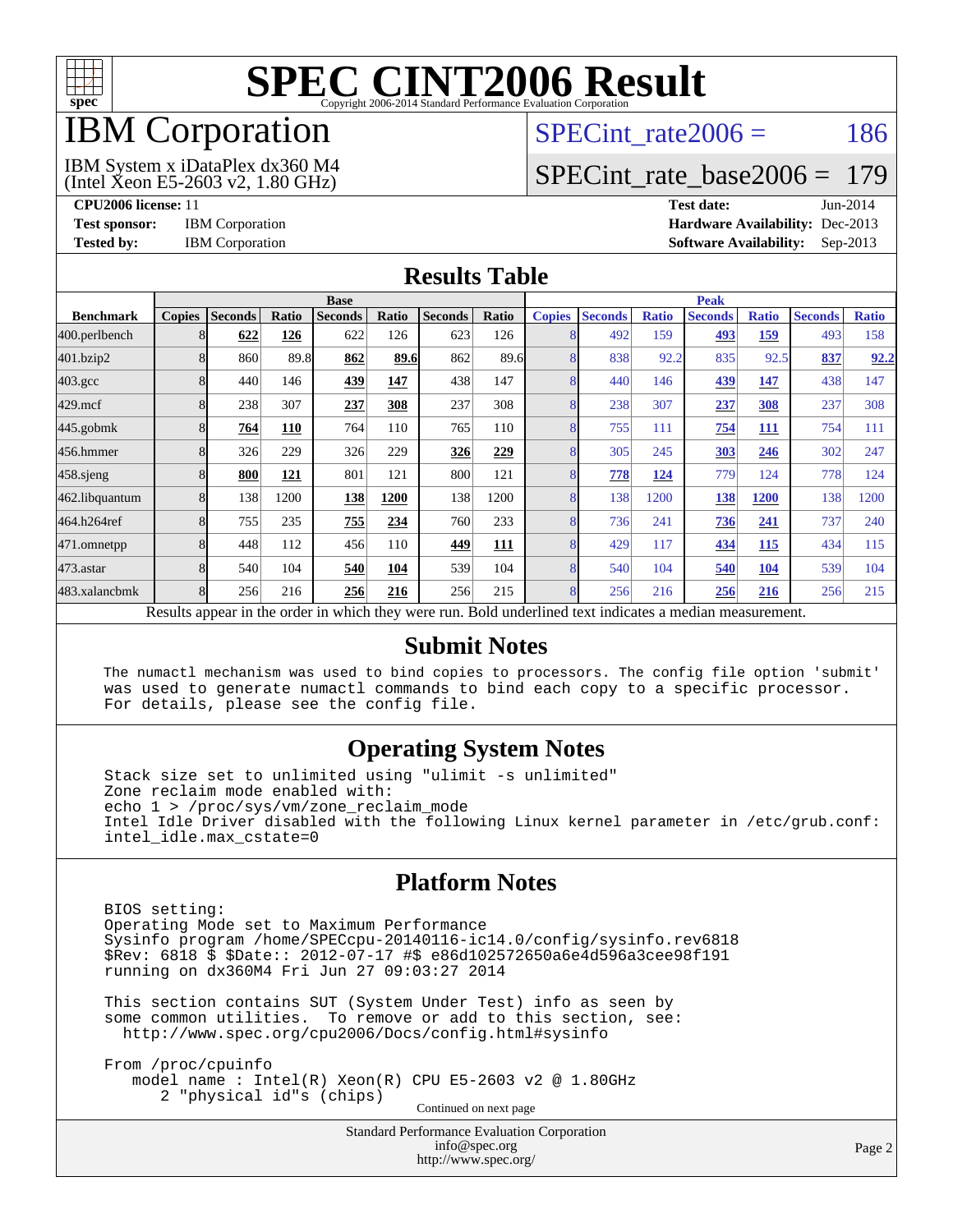

IBM Corporation

SPECint rate $2006 = 186$ 

(Intel Xeon E5-2603 v2, 1.80 GHz) IBM System x iDataPlex dx360 M4

[SPECint\\_rate\\_base2006 =](http://www.spec.org/auto/cpu2006/Docs/result-fields.html#SPECintratebase2006) 179

**[CPU2006 license:](http://www.spec.org/auto/cpu2006/Docs/result-fields.html#CPU2006license)** 11 **[Test date:](http://www.spec.org/auto/cpu2006/Docs/result-fields.html#Testdate)** Jun-2014 **[Test sponsor:](http://www.spec.org/auto/cpu2006/Docs/result-fields.html#Testsponsor)** IBM Corporation **[Hardware Availability:](http://www.spec.org/auto/cpu2006/Docs/result-fields.html#HardwareAvailability)** Dec-2013 **[Tested by:](http://www.spec.org/auto/cpu2006/Docs/result-fields.html#Testedby)** IBM Corporation **[Software Availability:](http://www.spec.org/auto/cpu2006/Docs/result-fields.html#SoftwareAvailability)** Sep-2013

#### **[Platform Notes \(Continued\)](http://www.spec.org/auto/cpu2006/Docs/result-fields.html#PlatformNotes)**

 8 "processors" cores, siblings (Caution: counting these is hw and system dependent. The following excerpts from /proc/cpuinfo might not be reliable. Use with caution.) cpu cores : 4 siblings : 4 physical 0: cores 0 1 2 3 physical 1: cores 0 1 2 3 cache size : 10240 KB From /proc/meminfo MemTotal: 264644468 kB HugePages\_Total: 0<br>Hugepagesize: 2048 kB Hugepagesize: /usr/bin/lsb\_release -d Red Hat Enterprise Linux Server release 6.4 (Santiago) From /etc/\*release\* /etc/\*version\* redhat-release: Red Hat Enterprise Linux Server release 6.4 (Santiago) system-release: Red Hat Enterprise Linux Server release 6.4 (Santiago) system-release-cpe: cpe:/o:redhat:enterprise\_linux:6server:ga:server uname -a: Linux dx360M4 2.6.32-358.el6.x86\_64 #1 SMP Tue Jan 29 11:47:41 EST 2013 x86\_64 x86\_64 x86\_64 GNU/Linux run-level 3 Jun 25 17:44 SPEC is set to: /home/SPECcpu-20140116-ic14.0 Filesystem Type Size Used Avail Use% Mounted on /dev/mapper/vg\_td2-lv\_home ext4 380G 174G 187G 49% /home Additional information from dmidecode: BIOS IBM -[TDE139OUS-1.50]- 02/21/2014 Memory: 16x Samsung M393B2G70QH0-CMA 16 GB 1333 MHz 2 rank (End of data from sysinfo program) **[General Notes](http://www.spec.org/auto/cpu2006/Docs/result-fields.html#GeneralNotes)** Environment variables set by runspec before the start of the run: LD\_LIBRARY\_PATH = "/home/SPECcpu-20140116-ic14.0/libs/32:/home/SPECcpu-20140116-ic14.0/libs/64:/home/SPECcpu-20140116-ic14.0/sh"

 Binaries compiled on a system with 1x Core i7-860 CPU + 8GB memory using RedHat EL 6.4 Transparent Huge Pages enabled with: echo always > /sys/kernel/mm/redhat\_transparent\_hugepage/enabled Filesystem page cache cleared with: Continued on next page

> Standard Performance Evaluation Corporation [info@spec.org](mailto:info@spec.org) <http://www.spec.org/>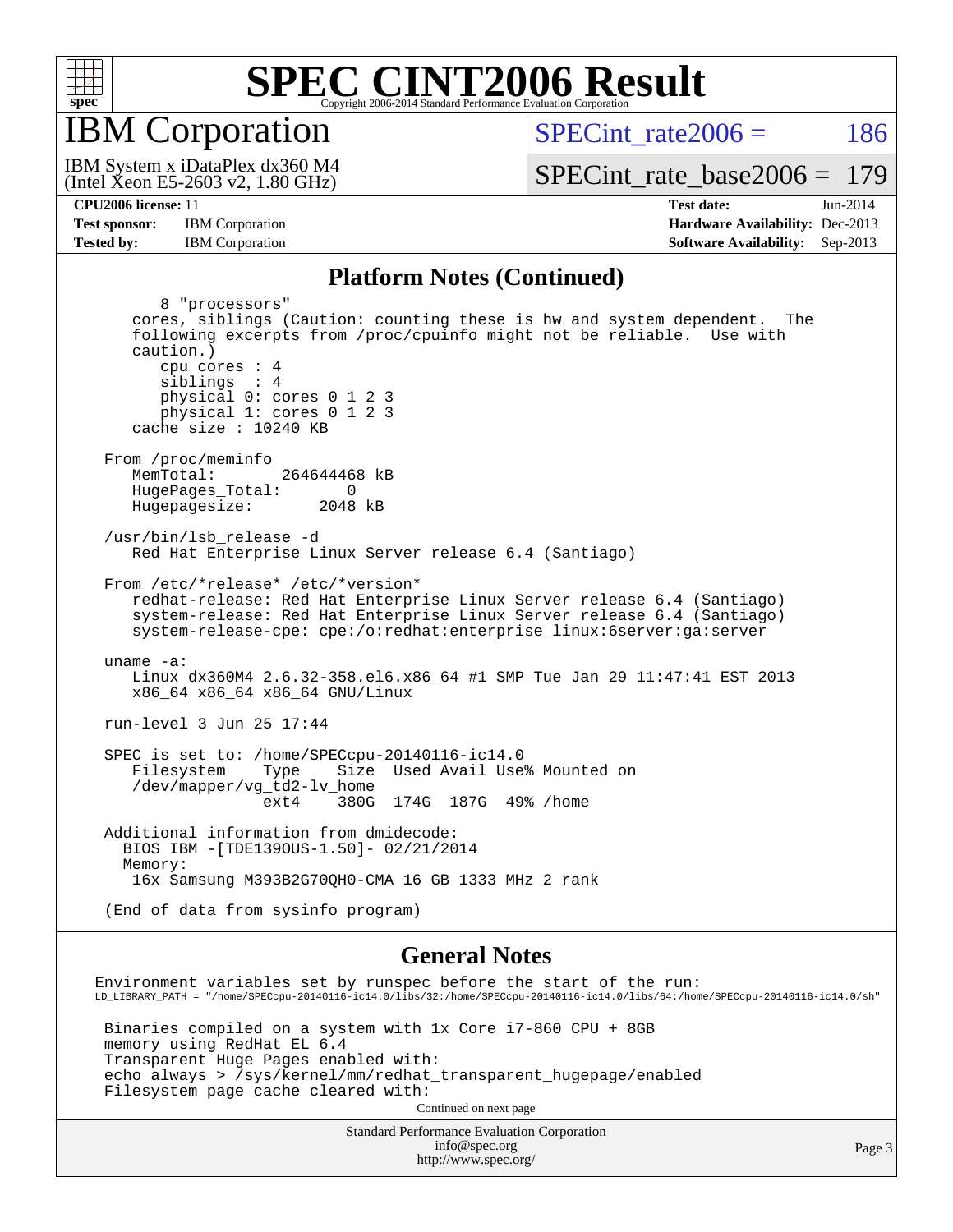

# IBM Corporation

SPECint rate $2006 = 186$ 

(Intel Xeon E5-2603 v2, 1.80 GHz) IBM System x iDataPlex dx360 M4

[SPECint\\_rate\\_base2006 =](http://www.spec.org/auto/cpu2006/Docs/result-fields.html#SPECintratebase2006) 179

**[CPU2006 license:](http://www.spec.org/auto/cpu2006/Docs/result-fields.html#CPU2006license)** 11 **[Test date:](http://www.spec.org/auto/cpu2006/Docs/result-fields.html#Testdate)** Jun-2014 **[Test sponsor:](http://www.spec.org/auto/cpu2006/Docs/result-fields.html#Testsponsor)** IBM Corporation **[Hardware Availability:](http://www.spec.org/auto/cpu2006/Docs/result-fields.html#HardwareAvailability)** Dec-2013 **[Tested by:](http://www.spec.org/auto/cpu2006/Docs/result-fields.html#Testedby)** IBM Corporation **[Software Availability:](http://www.spec.org/auto/cpu2006/Docs/result-fields.html#SoftwareAvailability)** Sep-2013

#### **[General Notes \(Continued\)](http://www.spec.org/auto/cpu2006/Docs/result-fields.html#GeneralNotes)**

 echo 1> /proc/sys/vm/drop\_caches runspec command invoked through numactl i.e.: numactl --interleave=all runspec <etc>

### **[Base Compiler Invocation](http://www.spec.org/auto/cpu2006/Docs/result-fields.html#BaseCompilerInvocation)**

[C benchmarks](http://www.spec.org/auto/cpu2006/Docs/result-fields.html#Cbenchmarks): [icc -m32](http://www.spec.org/cpu2006/results/res2014q3/cpu2006-20140702-30280.flags.html#user_CCbase_intel_icc_5ff4a39e364c98233615fdd38438c6f2)

[C++ benchmarks:](http://www.spec.org/auto/cpu2006/Docs/result-fields.html#CXXbenchmarks) [icpc -m32](http://www.spec.org/cpu2006/results/res2014q3/cpu2006-20140702-30280.flags.html#user_CXXbase_intel_icpc_4e5a5ef1a53fd332b3c49e69c3330699)

### **[Base Portability Flags](http://www.spec.org/auto/cpu2006/Docs/result-fields.html#BasePortabilityFlags)**

 400.perlbench: [-DSPEC\\_CPU\\_LINUX\\_IA32](http://www.spec.org/cpu2006/results/res2014q3/cpu2006-20140702-30280.flags.html#b400.perlbench_baseCPORTABILITY_DSPEC_CPU_LINUX_IA32) 462.libquantum: [-DSPEC\\_CPU\\_LINUX](http://www.spec.org/cpu2006/results/res2014q3/cpu2006-20140702-30280.flags.html#b462.libquantum_baseCPORTABILITY_DSPEC_CPU_LINUX) 483.xalancbmk: [-DSPEC\\_CPU\\_LINUX](http://www.spec.org/cpu2006/results/res2014q3/cpu2006-20140702-30280.flags.html#b483.xalancbmk_baseCXXPORTABILITY_DSPEC_CPU_LINUX)

## **[Base Optimization Flags](http://www.spec.org/auto/cpu2006/Docs/result-fields.html#BaseOptimizationFlags)**

[C benchmarks](http://www.spec.org/auto/cpu2006/Docs/result-fields.html#Cbenchmarks):

[-xSSE4.2](http://www.spec.org/cpu2006/results/res2014q3/cpu2006-20140702-30280.flags.html#user_CCbase_f-xSSE42_f91528193cf0b216347adb8b939d4107) [-ipo](http://www.spec.org/cpu2006/results/res2014q3/cpu2006-20140702-30280.flags.html#user_CCbase_f-ipo) [-O3](http://www.spec.org/cpu2006/results/res2014q3/cpu2006-20140702-30280.flags.html#user_CCbase_f-O3) [-no-prec-div](http://www.spec.org/cpu2006/results/res2014q3/cpu2006-20140702-30280.flags.html#user_CCbase_f-no-prec-div) [-opt-prefetch](http://www.spec.org/cpu2006/results/res2014q3/cpu2006-20140702-30280.flags.html#user_CCbase_f-opt-prefetch) [-opt-mem-layout-trans=3](http://www.spec.org/cpu2006/results/res2014q3/cpu2006-20140702-30280.flags.html#user_CCbase_f-opt-mem-layout-trans_a7b82ad4bd7abf52556d4961a2ae94d5)

[C++ benchmarks:](http://www.spec.org/auto/cpu2006/Docs/result-fields.html#CXXbenchmarks)

[-xSSE4.2](http://www.spec.org/cpu2006/results/res2014q3/cpu2006-20140702-30280.flags.html#user_CXXbase_f-xSSE42_f91528193cf0b216347adb8b939d4107) [-ipo](http://www.spec.org/cpu2006/results/res2014q3/cpu2006-20140702-30280.flags.html#user_CXXbase_f-ipo) [-O3](http://www.spec.org/cpu2006/results/res2014q3/cpu2006-20140702-30280.flags.html#user_CXXbase_f-O3) [-no-prec-div](http://www.spec.org/cpu2006/results/res2014q3/cpu2006-20140702-30280.flags.html#user_CXXbase_f-no-prec-div) [-opt-prefetch](http://www.spec.org/cpu2006/results/res2014q3/cpu2006-20140702-30280.flags.html#user_CXXbase_f-opt-prefetch) [-opt-mem-layout-trans=3](http://www.spec.org/cpu2006/results/res2014q3/cpu2006-20140702-30280.flags.html#user_CXXbase_f-opt-mem-layout-trans_a7b82ad4bd7abf52556d4961a2ae94d5) [-Wl,-z,muldefs](http://www.spec.org/cpu2006/results/res2014q3/cpu2006-20140702-30280.flags.html#user_CXXbase_link_force_multiple1_74079c344b956b9658436fd1b6dd3a8a) [-L/sh -lsmartheap](http://www.spec.org/cpu2006/results/res2014q3/cpu2006-20140702-30280.flags.html#user_CXXbase_SmartHeap_32f6c82aa1ed9c52345d30cf6e4a0499)

**[Base Other Flags](http://www.spec.org/auto/cpu2006/Docs/result-fields.html#BaseOtherFlags)**

[C benchmarks](http://www.spec.org/auto/cpu2006/Docs/result-fields.html#Cbenchmarks):

403.gcc: [-Dalloca=\\_alloca](http://www.spec.org/cpu2006/results/res2014q3/cpu2006-20140702-30280.flags.html#b403.gcc_baseEXTRA_CFLAGS_Dalloca_be3056838c12de2578596ca5467af7f3)

# **[Peak Compiler Invocation](http://www.spec.org/auto/cpu2006/Docs/result-fields.html#PeakCompilerInvocation)**

[C benchmarks \(except as noted below\)](http://www.spec.org/auto/cpu2006/Docs/result-fields.html#Cbenchmarksexceptasnotedbelow): [icc -m32](http://www.spec.org/cpu2006/results/res2014q3/cpu2006-20140702-30280.flags.html#user_CCpeak_intel_icc_5ff4a39e364c98233615fdd38438c6f2)

400.perlbench: [icc -m64](http://www.spec.org/cpu2006/results/res2014q3/cpu2006-20140702-30280.flags.html#user_peakCCLD400_perlbench_intel_icc_64bit_bda6cc9af1fdbb0edc3795bac97ada53)

401.bzip2: [icc -m64](http://www.spec.org/cpu2006/results/res2014q3/cpu2006-20140702-30280.flags.html#user_peakCCLD401_bzip2_intel_icc_64bit_bda6cc9af1fdbb0edc3795bac97ada53)

Continued on next page

Standard Performance Evaluation Corporation [info@spec.org](mailto:info@spec.org) <http://www.spec.org/>

Page 4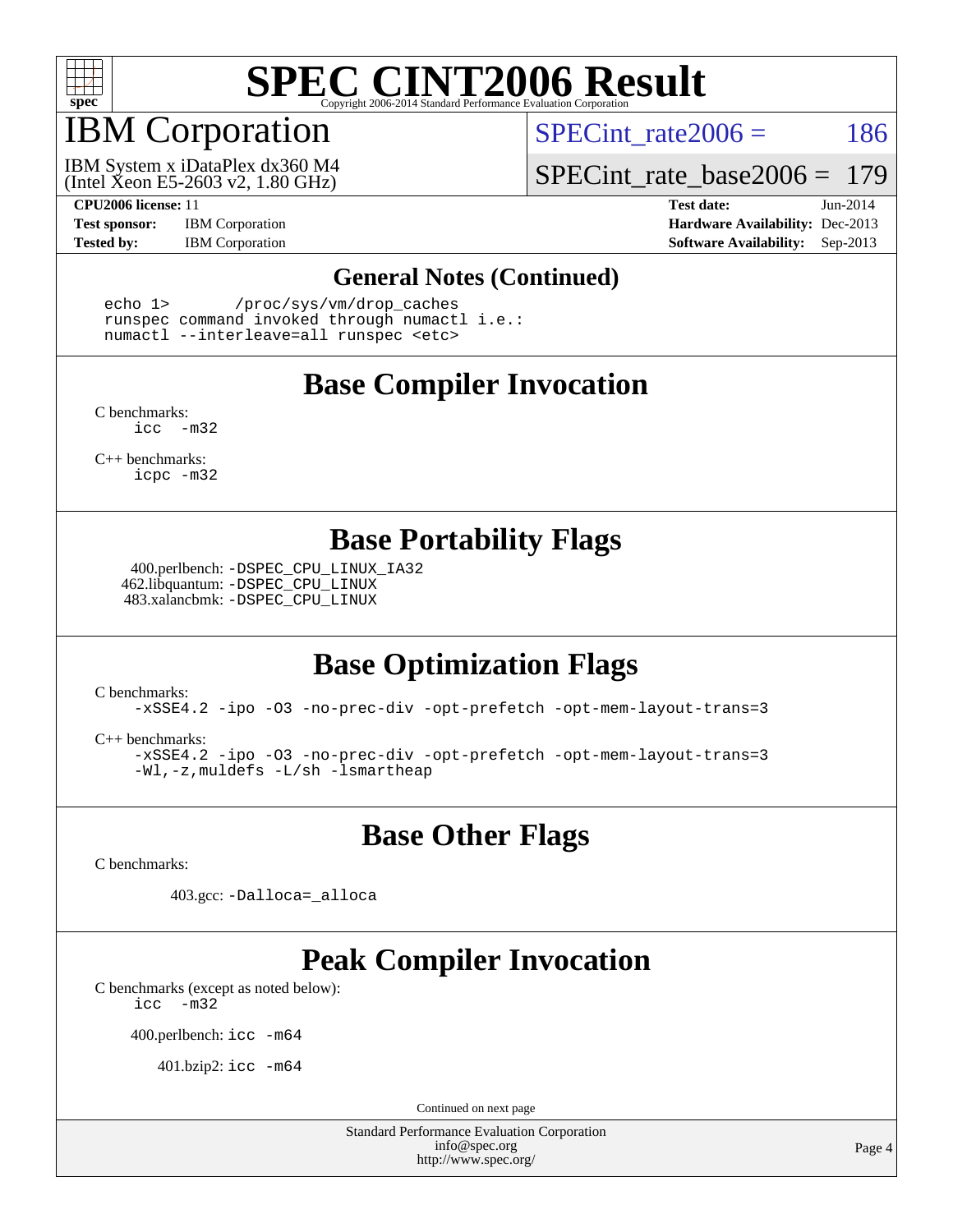

IBM Corporation

SPECint rate $2006 = 186$ 

(Intel Xeon E5-2603 v2, 1.80 GHz) IBM System x iDataPlex dx360 M4 [SPECint\\_rate\\_base2006 =](http://www.spec.org/auto/cpu2006/Docs/result-fields.html#SPECintratebase2006) 179

**[CPU2006 license:](http://www.spec.org/auto/cpu2006/Docs/result-fields.html#CPU2006license)** 11 **[Test date:](http://www.spec.org/auto/cpu2006/Docs/result-fields.html#Testdate)** Jun-2014 **[Test sponsor:](http://www.spec.org/auto/cpu2006/Docs/result-fields.html#Testsponsor)** IBM Corporation **[Hardware Availability:](http://www.spec.org/auto/cpu2006/Docs/result-fields.html#HardwareAvailability)** Dec-2013 [Tested by:](http://www.spec.org/auto/cpu2006/Docs/result-fields.html#Testedby) IBM Corporation **[Software Availability:](http://www.spec.org/auto/cpu2006/Docs/result-fields.html#SoftwareAvailability)** Sep-2013

# **[Peak Compiler Invocation \(Continued\)](http://www.spec.org/auto/cpu2006/Docs/result-fields.html#PeakCompilerInvocation)**

456.hmmer: [icc -m64](http://www.spec.org/cpu2006/results/res2014q3/cpu2006-20140702-30280.flags.html#user_peakCCLD456_hmmer_intel_icc_64bit_bda6cc9af1fdbb0edc3795bac97ada53)

458.sjeng: [icc -m64](http://www.spec.org/cpu2006/results/res2014q3/cpu2006-20140702-30280.flags.html#user_peakCCLD458_sjeng_intel_icc_64bit_bda6cc9af1fdbb0edc3795bac97ada53)

[C++ benchmarks:](http://www.spec.org/auto/cpu2006/Docs/result-fields.html#CXXbenchmarks)

[icpc -m32](http://www.spec.org/cpu2006/results/res2014q3/cpu2006-20140702-30280.flags.html#user_CXXpeak_intel_icpc_4e5a5ef1a53fd332b3c49e69c3330699)

**[Peak Portability Flags](http://www.spec.org/auto/cpu2006/Docs/result-fields.html#PeakPortabilityFlags)**

 400.perlbench: [-DSPEC\\_CPU\\_LP64](http://www.spec.org/cpu2006/results/res2014q3/cpu2006-20140702-30280.flags.html#b400.perlbench_peakCPORTABILITY_DSPEC_CPU_LP64) [-DSPEC\\_CPU\\_LINUX\\_X64](http://www.spec.org/cpu2006/results/res2014q3/cpu2006-20140702-30280.flags.html#b400.perlbench_peakCPORTABILITY_DSPEC_CPU_LINUX_X64) 401.bzip2: [-DSPEC\\_CPU\\_LP64](http://www.spec.org/cpu2006/results/res2014q3/cpu2006-20140702-30280.flags.html#suite_peakCPORTABILITY401_bzip2_DSPEC_CPU_LP64) 456.hmmer: [-DSPEC\\_CPU\\_LP64](http://www.spec.org/cpu2006/results/res2014q3/cpu2006-20140702-30280.flags.html#suite_peakCPORTABILITY456_hmmer_DSPEC_CPU_LP64) 458.sjeng: [-DSPEC\\_CPU\\_LP64](http://www.spec.org/cpu2006/results/res2014q3/cpu2006-20140702-30280.flags.html#suite_peakCPORTABILITY458_sjeng_DSPEC_CPU_LP64) 462.libquantum: [-DSPEC\\_CPU\\_LINUX](http://www.spec.org/cpu2006/results/res2014q3/cpu2006-20140702-30280.flags.html#b462.libquantum_peakCPORTABILITY_DSPEC_CPU_LINUX) 483.xalancbmk: [-DSPEC\\_CPU\\_LINUX](http://www.spec.org/cpu2006/results/res2014q3/cpu2006-20140702-30280.flags.html#b483.xalancbmk_peakCXXPORTABILITY_DSPEC_CPU_LINUX)

## **[Peak Optimization Flags](http://www.spec.org/auto/cpu2006/Docs/result-fields.html#PeakOptimizationFlags)**

[C benchmarks](http://www.spec.org/auto/cpu2006/Docs/result-fields.html#Cbenchmarks):

Standard Performance Evaluation Corporation 400.perlbench: [-xSSE4.2](http://www.spec.org/cpu2006/results/res2014q3/cpu2006-20140702-30280.flags.html#user_peakPASS2_CFLAGSPASS2_LDCFLAGS400_perlbench_f-xSSE42_f91528193cf0b216347adb8b939d4107)(pass 2) [-prof-gen](http://www.spec.org/cpu2006/results/res2014q3/cpu2006-20140702-30280.flags.html#user_peakPASS1_CFLAGSPASS1_LDCFLAGS400_perlbench_prof_gen_e43856698f6ca7b7e442dfd80e94a8fc)(pass 1) [-ipo](http://www.spec.org/cpu2006/results/res2014q3/cpu2006-20140702-30280.flags.html#user_peakPASS2_CFLAGSPASS2_LDCFLAGS400_perlbench_f-ipo)(pass 2) [-O3](http://www.spec.org/cpu2006/results/res2014q3/cpu2006-20140702-30280.flags.html#user_peakPASS2_CFLAGSPASS2_LDCFLAGS400_perlbench_f-O3)(pass 2) [-no-prec-div](http://www.spec.org/cpu2006/results/res2014q3/cpu2006-20140702-30280.flags.html#user_peakPASS2_CFLAGSPASS2_LDCFLAGS400_perlbench_f-no-prec-div)(pass 2) [-prof-use](http://www.spec.org/cpu2006/results/res2014q3/cpu2006-20140702-30280.flags.html#user_peakPASS2_CFLAGSPASS2_LDCFLAGS400_perlbench_prof_use_bccf7792157ff70d64e32fe3e1250b55)(pass 2) [-auto-ilp32](http://www.spec.org/cpu2006/results/res2014q3/cpu2006-20140702-30280.flags.html#user_peakCOPTIMIZE400_perlbench_f-auto-ilp32) 401.bzip2: [-xSSE4.2](http://www.spec.org/cpu2006/results/res2014q3/cpu2006-20140702-30280.flags.html#user_peakPASS2_CFLAGSPASS2_LDCFLAGS401_bzip2_f-xSSE42_f91528193cf0b216347adb8b939d4107)(pass 2) [-prof-gen](http://www.spec.org/cpu2006/results/res2014q3/cpu2006-20140702-30280.flags.html#user_peakPASS1_CFLAGSPASS1_LDCFLAGS401_bzip2_prof_gen_e43856698f6ca7b7e442dfd80e94a8fc)(pass 1) [-ipo](http://www.spec.org/cpu2006/results/res2014q3/cpu2006-20140702-30280.flags.html#user_peakPASS2_CFLAGSPASS2_LDCFLAGS401_bzip2_f-ipo)(pass 2) [-O3](http://www.spec.org/cpu2006/results/res2014q3/cpu2006-20140702-30280.flags.html#user_peakPASS2_CFLAGSPASS2_LDCFLAGS401_bzip2_f-O3)(pass 2) [-no-prec-div](http://www.spec.org/cpu2006/results/res2014q3/cpu2006-20140702-30280.flags.html#user_peakPASS2_CFLAGSPASS2_LDCFLAGS401_bzip2_f-no-prec-div)(pass 2) [-prof-use](http://www.spec.org/cpu2006/results/res2014q3/cpu2006-20140702-30280.flags.html#user_peakPASS2_CFLAGSPASS2_LDCFLAGS401_bzip2_prof_use_bccf7792157ff70d64e32fe3e1250b55)(pass 2) [-opt-prefetch](http://www.spec.org/cpu2006/results/res2014q3/cpu2006-20140702-30280.flags.html#user_peakCOPTIMIZE401_bzip2_f-opt-prefetch) [-auto-ilp32](http://www.spec.org/cpu2006/results/res2014q3/cpu2006-20140702-30280.flags.html#user_peakCOPTIMIZE401_bzip2_f-auto-ilp32) [-ansi-alias](http://www.spec.org/cpu2006/results/res2014q3/cpu2006-20140702-30280.flags.html#user_peakCOPTIMIZE401_bzip2_f-ansi-alias)  $403.\text{gcc: basepeak}$  = yes  $429$ .mcf: basepeak = yes 445.gobmk: [-xSSE4.2](http://www.spec.org/cpu2006/results/res2014q3/cpu2006-20140702-30280.flags.html#user_peakPASS2_CFLAGSPASS2_LDCFLAGS445_gobmk_f-xSSE42_f91528193cf0b216347adb8b939d4107)(pass 2) [-prof-gen](http://www.spec.org/cpu2006/results/res2014q3/cpu2006-20140702-30280.flags.html#user_peakPASS1_CFLAGSPASS1_LDCFLAGS445_gobmk_prof_gen_e43856698f6ca7b7e442dfd80e94a8fc)(pass 1) [-prof-use](http://www.spec.org/cpu2006/results/res2014q3/cpu2006-20140702-30280.flags.html#user_peakPASS2_CFLAGSPASS2_LDCFLAGS445_gobmk_prof_use_bccf7792157ff70d64e32fe3e1250b55)(pass 2) [-ansi-alias](http://www.spec.org/cpu2006/results/res2014q3/cpu2006-20140702-30280.flags.html#user_peakCOPTIMIZE445_gobmk_f-ansi-alias) [-opt-mem-layout-trans=3](http://www.spec.org/cpu2006/results/res2014q3/cpu2006-20140702-30280.flags.html#user_peakCOPTIMIZE445_gobmk_f-opt-mem-layout-trans_a7b82ad4bd7abf52556d4961a2ae94d5) 456.hmmer: [-xSSE4.2](http://www.spec.org/cpu2006/results/res2014q3/cpu2006-20140702-30280.flags.html#user_peakCOPTIMIZE456_hmmer_f-xSSE42_f91528193cf0b216347adb8b939d4107) [-ipo](http://www.spec.org/cpu2006/results/res2014q3/cpu2006-20140702-30280.flags.html#user_peakCOPTIMIZE456_hmmer_f-ipo) [-O3](http://www.spec.org/cpu2006/results/res2014q3/cpu2006-20140702-30280.flags.html#user_peakCOPTIMIZE456_hmmer_f-O3) [-no-prec-div](http://www.spec.org/cpu2006/results/res2014q3/cpu2006-20140702-30280.flags.html#user_peakCOPTIMIZE456_hmmer_f-no-prec-div) [-unroll2](http://www.spec.org/cpu2006/results/res2014q3/cpu2006-20140702-30280.flags.html#user_peakCOPTIMIZE456_hmmer_f-unroll_784dae83bebfb236979b41d2422d7ec2) [-auto-ilp32](http://www.spec.org/cpu2006/results/res2014q3/cpu2006-20140702-30280.flags.html#user_peakCOPTIMIZE456_hmmer_f-auto-ilp32) 458.sjeng: [-xSSE4.2](http://www.spec.org/cpu2006/results/res2014q3/cpu2006-20140702-30280.flags.html#user_peakPASS2_CFLAGSPASS2_LDCFLAGS458_sjeng_f-xSSE42_f91528193cf0b216347adb8b939d4107)(pass 2) [-prof-gen](http://www.spec.org/cpu2006/results/res2014q3/cpu2006-20140702-30280.flags.html#user_peakPASS1_CFLAGSPASS1_LDCFLAGS458_sjeng_prof_gen_e43856698f6ca7b7e442dfd80e94a8fc)(pass 1) [-ipo](http://www.spec.org/cpu2006/results/res2014q3/cpu2006-20140702-30280.flags.html#user_peakPASS2_CFLAGSPASS2_LDCFLAGS458_sjeng_f-ipo)(pass 2) [-O3](http://www.spec.org/cpu2006/results/res2014q3/cpu2006-20140702-30280.flags.html#user_peakPASS2_CFLAGSPASS2_LDCFLAGS458_sjeng_f-O3)(pass 2) [-no-prec-div](http://www.spec.org/cpu2006/results/res2014q3/cpu2006-20140702-30280.flags.html#user_peakPASS2_CFLAGSPASS2_LDCFLAGS458_sjeng_f-no-prec-div)(pass 2) [-prof-use](http://www.spec.org/cpu2006/results/res2014q3/cpu2006-20140702-30280.flags.html#user_peakPASS2_CFLAGSPASS2_LDCFLAGS458_sjeng_prof_use_bccf7792157ff70d64e32fe3e1250b55)(pass 2) [-unroll4](http://www.spec.org/cpu2006/results/res2014q3/cpu2006-20140702-30280.flags.html#user_peakCOPTIMIZE458_sjeng_f-unroll_4e5e4ed65b7fd20bdcd365bec371b81f) [-auto-ilp32](http://www.spec.org/cpu2006/results/res2014q3/cpu2006-20140702-30280.flags.html#user_peakCOPTIMIZE458_sjeng_f-auto-ilp32)  $462$ .libquantum: basepeak = yes 464.h264ref: [-xSSE4.2](http://www.spec.org/cpu2006/results/res2014q3/cpu2006-20140702-30280.flags.html#user_peakPASS2_CFLAGSPASS2_LDCFLAGS464_h264ref_f-xSSE42_f91528193cf0b216347adb8b939d4107)(pass 2) [-prof-gen](http://www.spec.org/cpu2006/results/res2014q3/cpu2006-20140702-30280.flags.html#user_peakPASS1_CFLAGSPASS1_LDCFLAGS464_h264ref_prof_gen_e43856698f6ca7b7e442dfd80e94a8fc)(pass 1) [-ipo](http://www.spec.org/cpu2006/results/res2014q3/cpu2006-20140702-30280.flags.html#user_peakPASS2_CFLAGSPASS2_LDCFLAGS464_h264ref_f-ipo)(pass 2) [-O3](http://www.spec.org/cpu2006/results/res2014q3/cpu2006-20140702-30280.flags.html#user_peakPASS2_CFLAGSPASS2_LDCFLAGS464_h264ref_f-O3)(pass 2) [-no-prec-div](http://www.spec.org/cpu2006/results/res2014q3/cpu2006-20140702-30280.flags.html#user_peakPASS2_CFLAGSPASS2_LDCFLAGS464_h264ref_f-no-prec-div)(pass 2) [-prof-use](http://www.spec.org/cpu2006/results/res2014q3/cpu2006-20140702-30280.flags.html#user_peakPASS2_CFLAGSPASS2_LDCFLAGS464_h264ref_prof_use_bccf7792157ff70d64e32fe3e1250b55)(pass 2) [-unroll2](http://www.spec.org/cpu2006/results/res2014q3/cpu2006-20140702-30280.flags.html#user_peakCOPTIMIZE464_h264ref_f-unroll_784dae83bebfb236979b41d2422d7ec2) [-ansi-alias](http://www.spec.org/cpu2006/results/res2014q3/cpu2006-20140702-30280.flags.html#user_peakCOPTIMIZE464_h264ref_f-ansi-alias) Continued on next page

[info@spec.org](mailto:info@spec.org) <http://www.spec.org/>